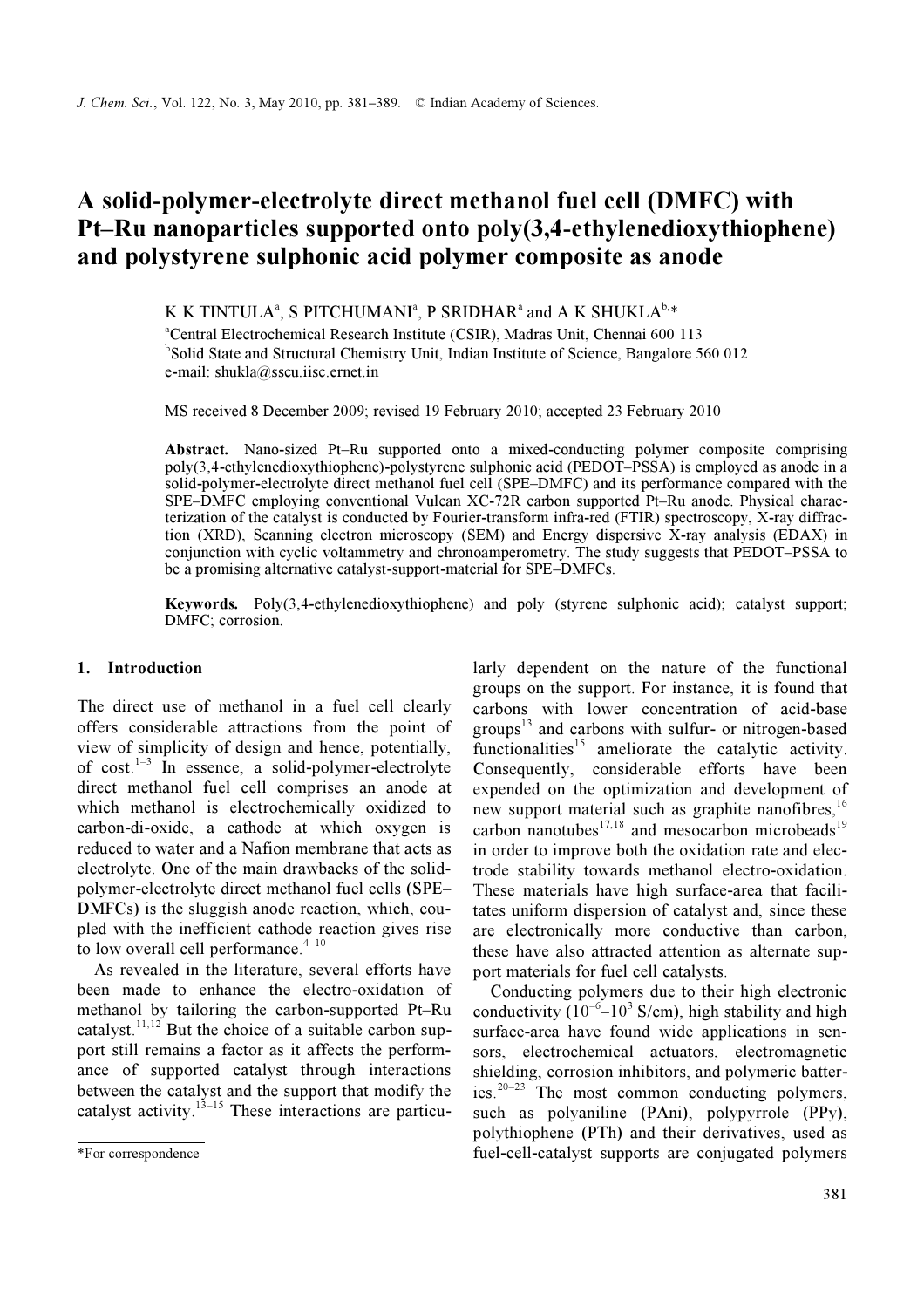with heteroatoms in the main chain.<sup>24–30</sup> These polymers are especially attractive since their electronic conductivity values are about one to two orders higher than the carbon particles. $31$  Of the entire conducting polymers, poly (3,4-ethylenedioxythiophene) (PEDOT), modified PTh, appears to be the most adequate support for fuel–cell catalysts. PEDOT is known to be stable with its electronic conductivity values ranging between 1–100 S/cm based on the dopant used; $32$  it can also be doped with ionically-conducting polymers, such as polystyrene sulphonic acid (PSSA), to make it mixed (electronic + ionic) conducting. Drillet *et al*<sup>33</sup> were the first to demonstrate PEDOT-supported Pt as the anode for DMFCs; these authors observed a striking change in the morphology after prolonged storing of PEDOT reaction-layer in air and reported ameliorated performance in relation to freshlyprepared PEDOT reaction-layer. Recently, Arbizzani et al.<sup>34,35</sup> have studied a passive DMFC with PEDOT–PSSA supported Pt–Ru as catalyst both for its anode and cathode more so to demonstrate mixed (electron + proton) conduction in PEDOT–PSSA supported Pt–Ru catalyst and have reported mass activity for PEDOT–PSSA supported Pt–Ru catalyst to be similar to Vulcan XC-72 supported Pt–Ru catalyst. By contrast, Patra et  $al^{36}$  have reported higher electrochemical activity towards methanol oxidation with Pt dispersed on PEDOT in relation to carbon-supported Pt.

 The present study is an attempt to resolve the aforesaid paradox. The study comprises a detailed investigation on the electro-catalytic behaviour of PEDOT–PSSA supported Pt–Ru towards methanol oxidation wherein a comparison of the performance data for DMFCs employing mixed-conducting-PEDOT–PSSA-supported Pt–Ru and carbon-supported Pt–Ru suggests the former to be superior.

### 2. Experimental

### 2.1 Materials

All the chemicals used were of analytical grade. Chloroplatinic acid and ruthenium trichloride were purchased from Alfa Aesar. (3,4-ethylenedioxythiophene) EDOT was procured from Aldrich. Sodium salt of polystyrenesulfonic acid, formaldehyde, ferric nitrate, and methanol were obtained from Acros Organics and were used as received. Vulcan XC 72R carbon was obtained from Cabot

Corporation. Polytetrafluroethylene (PTFE) and 5 wt.% Nafion solution were procured from Dupont and were used as received. De-ionized water (18 M $\Omega$  cm) was used during the study.

### 2.2 Synthesis of PEDOT-PSSA composite

PEDOT–PSSA composite was synthesized using the procedure described elsewhere.<sup>37</sup> In brief, EDOT was polymerized by mixing an aqueous solution of NaPSS with required amount of EDOT monomer and stirred for 30 min. To the aforesaid admixture, an excess of  $Fe(NO_3)_3.9H_2O$  dissolved in minimum amount of water was added drop-wise under stirring at room temperature  $({\sim}25^{\circ}C)$ . The dark-blue coloured suspension thus obtained was filtered, washed copiously with de-ionized water. The resultant composite was dried at 50°C under vacuum.

## 2.3 Preparation of Pt–Ru nanoparticle on PEDOT–PSSA and on Vulcan XC-72R carbon

For supporting 1 : 1 Pt–Ru on PEDOT–PSSA, about 0⋅4 g of PEDOT–PSSA was sonicated in an ultrasonic bath with water for 15 min to which the required amount of chloroplatinic acid and ruthenium chloride were added as precursors. The mixture was stirred at room temperature for 30 min and formaldehyde was added to it followed by refluxing for 1 h at 80°C. After cooling, it was washed with copious amount of water, filtered and dried at 50°C for 4 h. Similarly,  $1:1$  Pt–Ru on Vulcan XC-72R carbon was obtained; in brief, the mixture containing 0⋅4 g of Vulcan XC-72R carbon and catalyst precursor was stirred at room temperature followed by heating up to 80°C. Subsequently, the pH of the solution was adjusted to 8⋅5 using 0⋅5 M NaOH solution. About 2 ml of 37 wt.% formaldehyde was added to it and kept under stirring for 1 h. After cooling, it was washed with copious amount of water, filtered and dried at 50°C for 4 h.

### 2.4 Physicochemical characterization

Formation and doped states of PEDOT were confirmed by recording Fourier-transform infra-red spectra on a Thermo Nicolet (Model Nexus 670) spectrometer. X-ray powder diffraction (XRD) patterns for the catalysts were obtained on a Philips Pan Analytical X-ray Diffractometer. The supported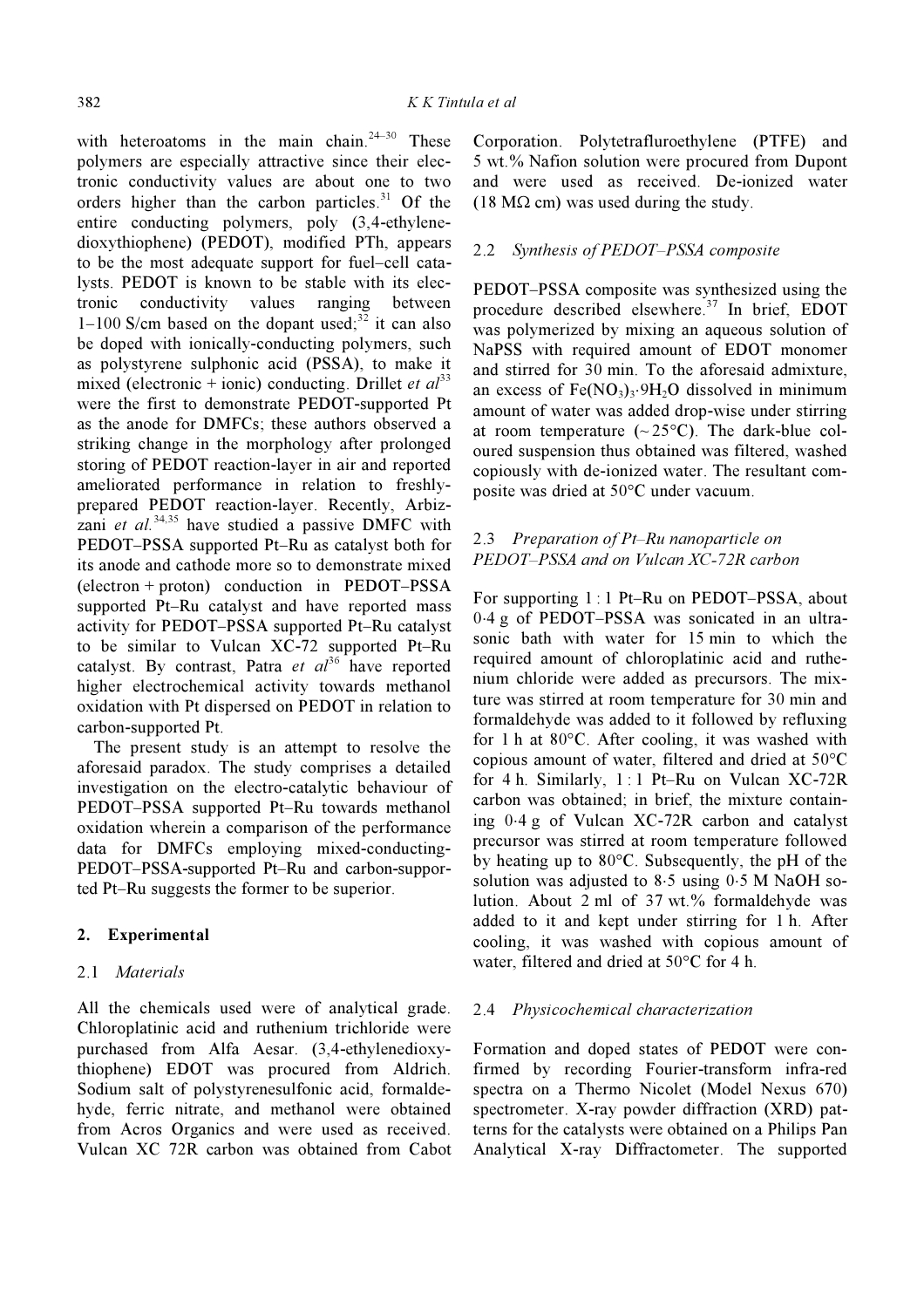catalysts were also examined under Scanning Electron Microscope (SEM-Model JEOL JSM 5400). The atomic compositions of Pt–Ru particles supported on PEDOT–PSSA and Vulcan XC 72R were analysed by Energy Dispersive Analysis of X-rays (EDAX) available with the SEM instrument.

## 2.5 Fabrication of membrane electrode assembly (MEA)

15 wt.% teflonised Toray-TGP-H-120 carbon paper of 0⋅37 mm thickness was used as the backing layer. To prepare the gas-diffusion layer (GDL), Vulcan XC-72R was suspended in cyclohexane and agitated in an ultrasonic water bath for 30 min. To this solution, 15 wt.% poly (tetrafluroethene) (PTFE) suspension in 2 mL ammonia was added with continuous agitation to form a slurry that was coated onto the backing layer uniformly until required loading of  $1.5 \text{ mg cm}^{-2}$  carbon was attained. GDL thus obtained was sintered in an air oven at 350°C for 30 min. For anode reaction layer, Pt–Ruimpregnated PEDOT–PSSA and Vulcan XC 72R were dispersed in ethanol and ultrasonicated for 30 min followed by the addition of required amount of Nafion solution  $(5 \text{ wt.})$ % and the resultant slurry was ultrasonicated for 1 h. The slurry thus obtained was coated onto the anode GDL till  $2 \text{ mg cm}^{-2}$  of Pt–Ru loading was attained; similarly, all cathode GDLs were coated with 2 mg  $cm^{-2}$  Pt. A thin layer of 1:1 solution of 5 wt.% Nafion and isopropyl alcohol was applied onto the surface of the electrode and the membrane electrode assembly was obtained by sandwiching the pre-treated Nafion-117 membrane between the two electrodes followed by its hot-pressing at 130°C for 3 min at a pressure of 60 kg  $cm^{-2}$ .

#### 2.6 Preparation of the working electrode

The glassy carbon (GC) disk with geometrical area  $0.071$  cm<sup>2</sup> was used as working-electrode substrate for electrochemical measurements. The electrode was polished to a mirror finish with  $0.06 \mu m$ alumina followed by rinsing in double-distilled water in an ultrasonicator. To prepare the working electrode, slurries of 60 wt.% Pt–Ru/PEDOT–PSSA and 60 wt.% Pt–Ru/Vulcan XC 72R were prepared by taking 5mg of the catalyst in 1ml of deionized water along with 5 wt.% Nafion as a binder. 5  $\mu$ l of the

dispersion was pipetted out on the top of the GC and the electrode was dried at room temperature (~25°C) to yield a Pt–Ru loading of ~200  $\mu$ g/cm<sup>2</sup>.

#### 2.7 Electrochemical characterization

Electrochemical measurements were carried out using a potentiostat (Autolab PGSTAT 30) with conventional three electrode cell comprising a GC working electrode, Pt foil as the counter electrode and saturated calomel electrode (SCE) as the reference electrode. Cyclic voltammetric (CV) studies were performed in a solution containing 2 M CH<sub>3</sub>OH solution in 0⋅5 M H<sub>2</sub>SO<sub>4</sub> at a scan rate of  $50 \text{ mV s}^{-1}$ . Prior to the measurements nitrogen gas was purged for nearly 30 min, and stable and reproducible voltammograms were recorded after cycling in the potential region between  $-0.25$  V and 1 V (vs SCE) in  $0.5$  M H<sub>2</sub>SO<sub>4</sub> solution at 25 $\degree$ C. Chronoamperometry tests were conducted using a three electrode cell in a solution containing  $2 M CH<sub>3</sub>OH$ solution in  $0.5 M H_2SO_4$  at  $0.6 V$  (vs SCE) for 3600 s.

#### 2.8 Performance evaluation of DMFCs

MEAs were performance evaluated in a  $4 \text{ cm}^2$  fuelcell with parallel and parallel serpentine flow-field machined on graphite plates (Schunk Kohlenstofftechnic) for anode and cathode, respectively. For single cell polarization experiment an aqueous solution of 2 M methanol was fed to the anode of the DMFC through a peristaltic pump at 5 ml  $min^{-1}$  and humidified oxygen was fed to the cathode using a mass-flow controller (Aalborg Instruments and Controls, US) at a constant flow rate of 50 ml  $min^{-1}$  at atmospheric pressure. After equilibration, the fuel cell was tested at 70°C by taking galvanostatic polarisation data using a LCN100-36 electronic load procured from Bitrode Corporation, US. For halfcell polarization studies a three-electrode configuration was used. Gaseous hydrogen was fed to the cathode which served as both counter and reference electrodes. These measurements were carried out using a steady-state galvanostatic measurement at a scan rate of 10 mA  $s^{-1}$ . After DMFC became stable, it was subjected to ac impedance measurements in the frequency range between 10 kHz and 0⋅1 Hz at sinusoidal-potential-signal amplitude of  $10 \text{ mVs}^{-1}$ by using an Autolab-PGSTAT 30 at an operating cell voltage of 0⋅4 V.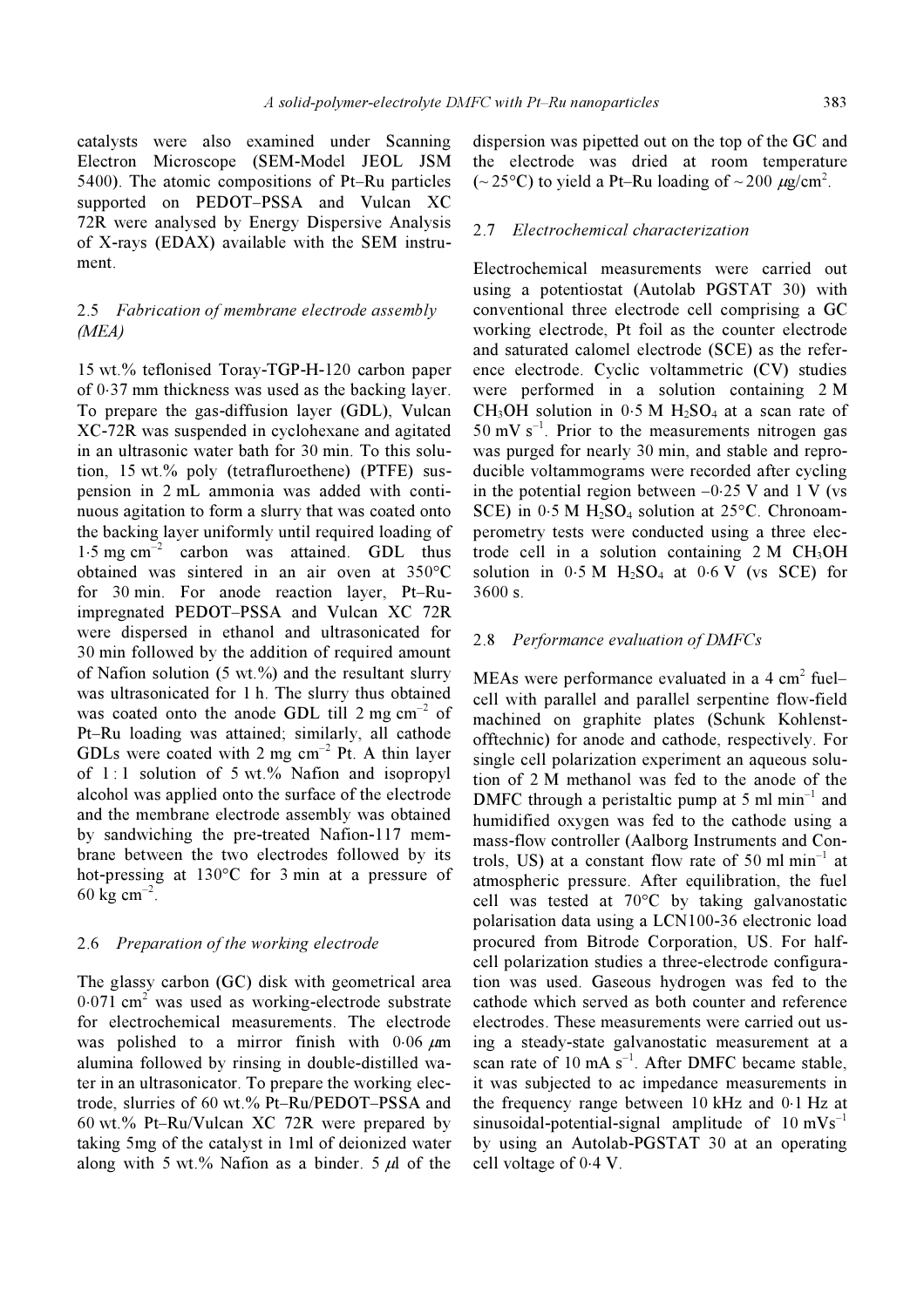#### 3. Results and discussion

### 3.1 Physicochemical characterization

FT–IR spectra for pristine PEDOT–PSSA composite and 60 wt.% Pt–Ru supported on PEDOT–PSSA composite are shown in figure 1(a) and (b), respectively. Absorption peaks at  $1320$  and  $1520$  cm<sup>-1</sup> correspond to C–C or C=C stretching modes of thiophene ring, while C–S vibration modes are seen at  $682 \text{ cm}^{-1}$ ,  $830 \text{ cm}^{-1}$  and  $927 \text{ cm}^{-1}$ , and peaks at  $1086$  cm<sup>-1</sup>, 1132 cm<sup>-1</sup> and 1200 cm<sup>-1</sup> are assigned to stretching mode of ethylene dioxy  $(C-O-C)$  group.<sup>38</sup>



Figure 1. FTIR spectra for (a) PEDOT–PSSA powder and (b) (1 : 1) Pt–Ru/PEDOT–PSSA composite.



Figure 2. Powder X-ray diffraction patterns for Pt– Ru/PEDOT–PSSA and Pt–Ru/Vulcan XC 72R.

Both the spectra are nearly identical suggesting PEDOT structure was retained even after incorporating the catalyst. The presence of characteristic peaks at different vibration modes in the spectra confirms the formation of PEDOT.

 Both the catalysts, namely Pt–Ru/Vulcan XC 72R and Pt–Ru/PEDOT–PSSA, are characterized by XRD. The powder X-ray diffraction patterns for the catalysts as shown in figure 2 exhibit diffraction peaks corresponding to (111), (200), (220), and (311) reflections akin to the face-centered-cubic  $(fcc)$  crystal structure for Pt. Incorporation of Ru into the fcc Pt structure is reflected by the shift in the diffraction peaks to higher values of  $2\theta$ <sup>39</sup> Absence of characteristic reflections associated with a hexagonal close packed (hcp) structure of Ru implies formation of Pt–Ru structure. Differences appear only in the full-width at half maximum (FWHM) of the reflection peaks indicating a difference in the average particle sizes. The average particle sizes for the Pt–Ru particles supported onto PEDOT–PSSA and Vulcan XC 72R as evaluated by the Scherrer equation are 6 and 8 nm, respectively.

 The electron micrographs for the catalysts are obtained using a SEM and their elemental composition determined by EDAX. The EDAX data for both Pt– Ru/PEDOT–PSSA and Pt–Ru/Vulcan XC 72R catalysts are shown in figure 3(a) and (b) along with their electron micrographs. The electron micrograph for Pt–Ru-dispersed onto PEDOT–PSSA shows a particulate morphology on the base polymer-matrix suitable for effective dispersion of Pt–Ru. Quantitative analysis by EDAX indicates Pt loadings of 36⋅4 wt.% and 37⋅2 wt.% and Ru loadings of 18⋅9 wt.% and 17⋅4 wt.% for Pt–Ru/PEDOT–PSSA and Pt–Ru/Vulcan XC-72, respectively, as against the desired loadings of 40 wt.% Pt and 20 wt.% Ru.

## 3.2 Performance Evaluation of the catalysts towards methanol electro-oxidation

Catalytic activity of Pt–Ru supported on PEDOT– PSSA is investigated towards electro-oxidation of methanol. Figure 4 shows cyclic voltammograms between  $-0.25$  and  $1.0 \text{ V}$  (vs SCE) for the Pt-Ru/PEDOT–PSSA and Pt–Ru/Vulcan XC 72R catalysts in a solution containing 2 M CH3OH in 0⋅5 M  $H<sub>2</sub>SO<sub>4</sub>$ . Changes in electrode reaction rates were estimated from the peak current density. In the voltammograms, the forward current peak  $(I<sub>d</sub>)$  is attributed to the oxidation of methanol and the backward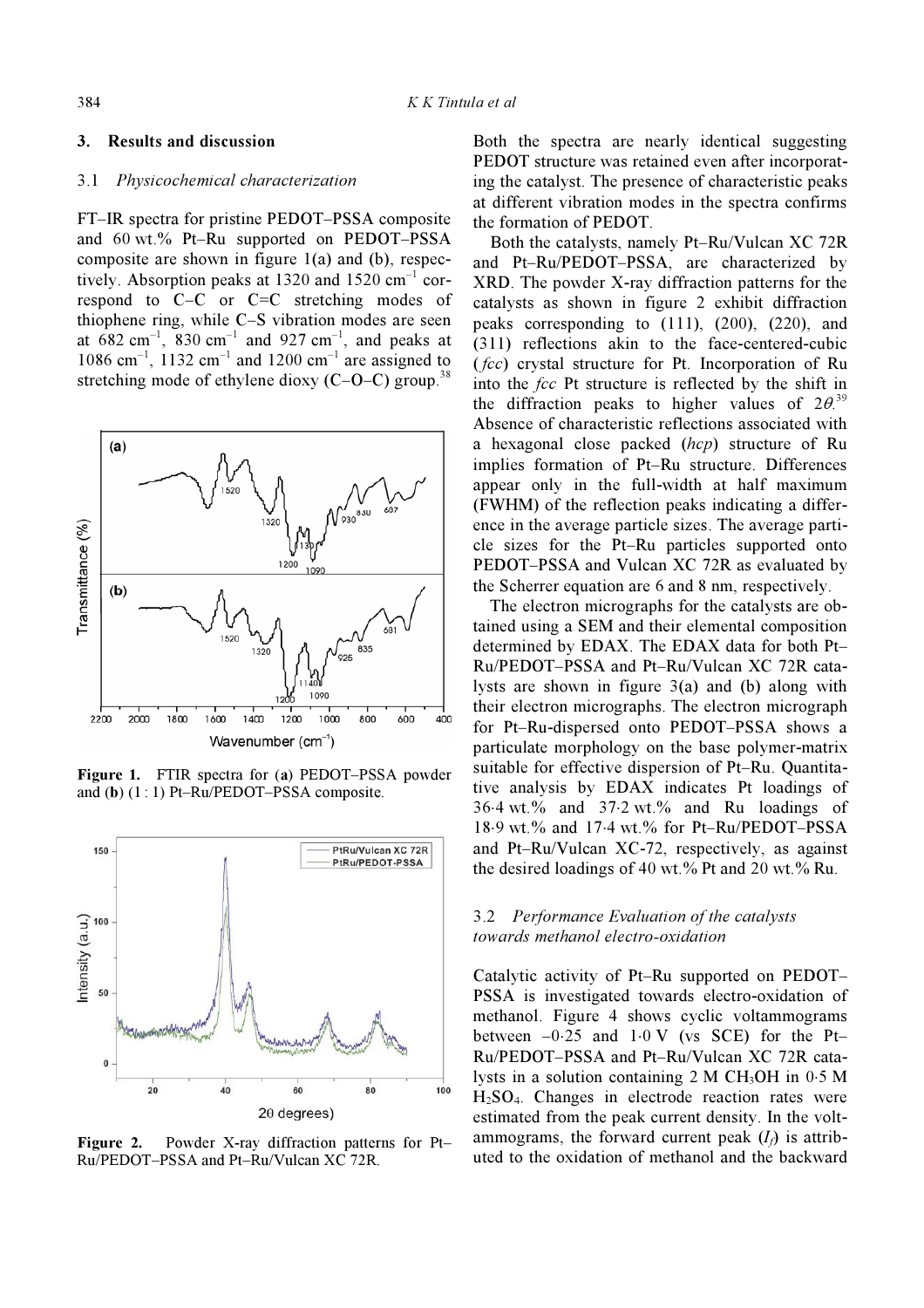peak is due to the oxidation of adsorbed intermediates. PEDOT–PSSA supported Pt–Ru exhibits a forward current peak of  $10 \text{ mA cm}^{-2}$  at  $0.6 \text{ V}$  (vs SCE) and shows higher methanol oxidation current in relation to carbon-supported Pt–Ru catalyst. This could be due to mixed-conducting nature of PEDOT–PSSA that enhances proton and electron transport within the anode catalyst, ameliorating the utilization of Pt–Ru catalyst.

In the literature,  $40-42$  it is reported that the longterm activity of Pt is due to the competitive adsorption of reaction intermediates on the surface of polyaniline. Accordingly, it is evident that the catalytic activity of electrocatalyst varies with the support. Cumulative effect of Ru and polymer matrix that adsorbs reaction intermediates makes Pt–Ru supported on PEDOT–PSSA tolerant to carbonaceous species accumulation. The mass activity (mA/mg  $_{Pt-Ru}$ ) and  $I_f/I_b$  ratio for methanol oxidation at the respective peak-potentials are given in table 1. Although the  $I_f/I_b$  ratio is almost the same for both the catalysts, the improved mass activity for PtRu/PEDOT– PSSA elucidates ameliorated effect of PEDOT– PSSA higher efficiency over Vulcan XC72R. Supe-



Figure 3. SEM images and EDAX spectra for (a) Pt-Ru/PEDOT–PSSA and (b) Pt/Vulcan XC 72R. The scale bar in both figures corresponds to 10  $\mu$ m.

rior wetting characteristics of PEDOT–PSSA composite in methanol may lead to higher utilization of the internal surface-area of the composite. Besides, the intrinsic proton conductivity of the composite allows methanol oxidation reaction to take place across the catalyst layer and reduces the number of phases for active reaction, which increases the active contact sites between the reactant and the catalyst. The presence of ionicallyconducting PSSA in PEDOT may also improve the catalytic property of Pt–Ru in PEDOT–PSSA supported catalyst.

## 3.3 Anode polarization

To further evaluate the performance of Pt–Ru supported on PEDOT–PSSA and Vulcan XC 72R carbon towards methanol oxidation, DMFCs are assembled and anode polarization data are obtained



Figure 4. Cyclic voltammograms for methanol electrooxidation of Pt–Ru/PEDOT-PSSA and Pt–Ru/Vulcan  $XC$  72R electrodes in 2 M methanol in 0⋅5 M H<sub>2</sub>SO<sub>4</sub> solution at scan rate of 50 mV/s. (a) Normalized to area of the electrode. (b) Normalized to metal loading.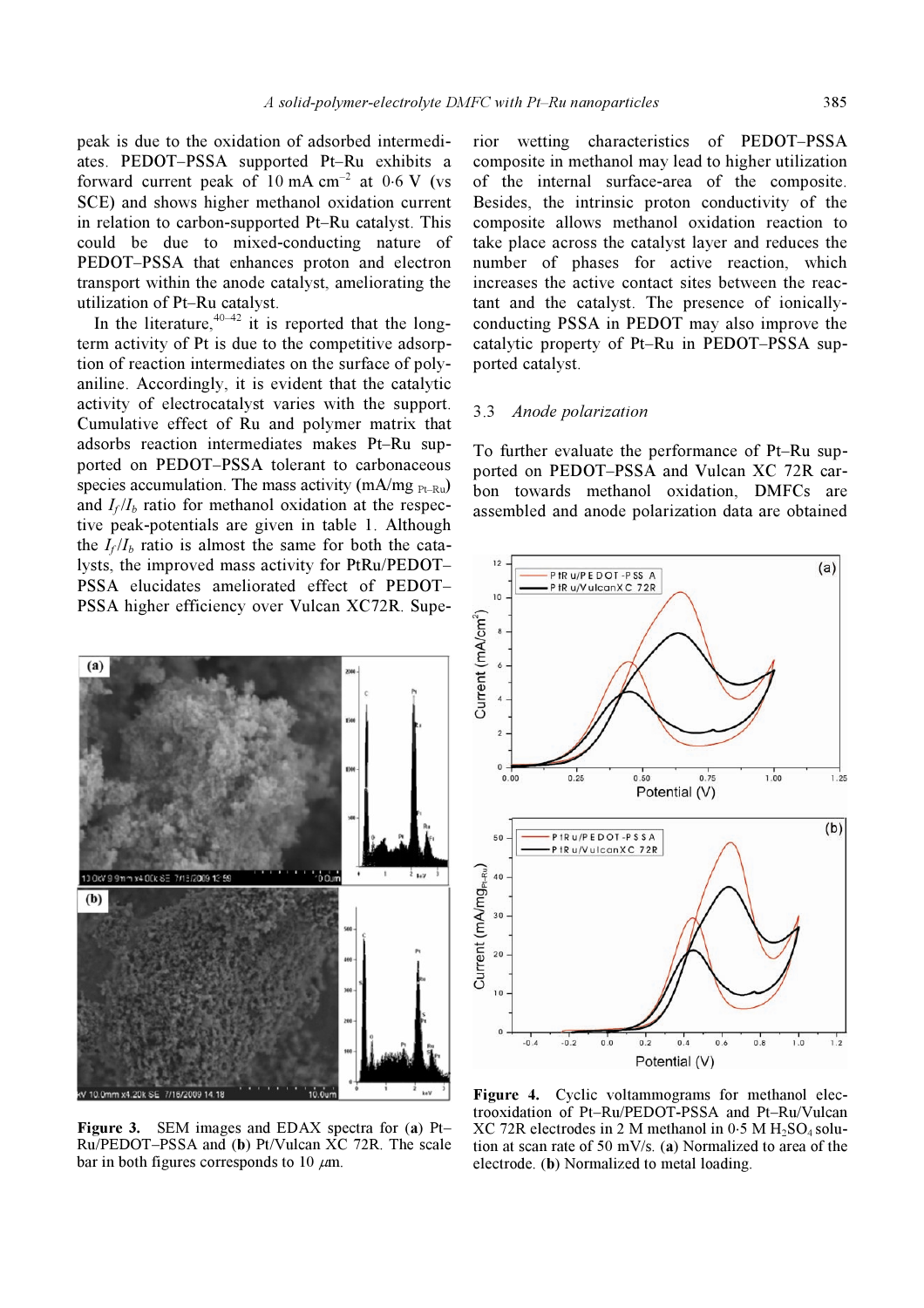| Catalyst            | Mass activity<br>$(mA/mg \text{ of Pt}-Ru)$ | Anodic peak<br>potential (V) $I_f/I_b$ ratio |      | Activity<br>$(A/mg_{Pt-Ru}/cm^2)$ | Pt-Ru loading<br>$(\mu$ g/cm <sup>2</sup> ) |
|---------------------|---------------------------------------------|----------------------------------------------|------|-----------------------------------|---------------------------------------------|
| Pt-Ru/PEDOT-PSSA    | 48.97                                       | 0.638                                        | l •8 | 0.689                             | 210                                         |
| Pt-Ru/Vulcan XC 72R | 37.51                                       | 0.631                                        | 1.72 | 0.528                             | 211                                         |

Table 1. Methanol oxidation data for Pt–Ru/PEDOT–PSSA and Pt–Ru/Vulcan XC 72R electrodes.



Figure 5. Anodic half-cell polarization behaviour of Pt–Ru/PEDOT- PSSA and Pt–Ru/Vulcan XC 72R at <sup>70</sup>°C cell mode with 2M CH3OH at anode at a flow rate of 1 ml min<sup>-1</sup> and with N<sub>2</sub> streams at cathode (scan rate = 10 mV/s).



Figure 6. The Nyquist plot of DMFC assembled with Pt–Ru/PEDOT-PSSA and Pt–Ru/Vulcan XC 72R as anode material at 0.4V at various temperatures in cell mode with  $2 M CH<sub>3</sub>OH$  at anode at a flow rate of 1 ml  $min^{-1}$  and with  $O_2$  streams at cathode.

as depicted in figure 5. The potential of Pt–Ru/ PEDOT–PSSA anode is  $0.5$  V (vs DHE) at 150 mA  $cm^{-2}$ , which is about 65 mV lower in comparison with Pt–Ru/Vulcan XC 72R anode. This clearly indicates that PEDOT–PSSA supported Pt– Ru catalyst exhibits a higher catalytic activity for methanol oxidation.

#### 3.4 Impedance spectroscopy

Impedance measurements (figure 6) are carried out at various temperatures and the results are interpreted by assuming an equivalent circuit as described by Seo and Lee.<sup>43</sup> To mitigate the influence of mass transport, impedance measurements are carried out at 0⋅4 V. It is observed that both ohmic and activation losses decrease as the cell temperature increases. The bulk (ionic + electronic) and contact resistances are observed at high frequencies. The diameter of the semicircle representing the charge-transfer resistance for PEDOT–PSSA and Vulcan XC 72R supported catalyst is about  $0.80 \Omega$  cm<sup>2</sup> and  $1.08 \Omega$  cm<sup>2</sup>, respectively. The resistance of Pt–Ru/PEDOT–PSSA is lower in relation to Pt–Ru/Vulcan XC 72R as evident from the intercept of real impedance axis at low frequencies. It is presumed that the incorporation of PSSA into PEDOT increases the electronic resistance of the PEDOT– PSSA composite as also adds up to the proton conductivity that consequently decreases the total resistance of the system as suggested by Drillet et  $al$ .<sup>33</sup> The increase in proton conduction in the catalyst layer by PSSA-doped PEDOT creates a two-phase boundary necessary for electron and ion transfer as opposed to the three-phase boundary present when carbon is used as the support. $37$ 

#### 3.5 Chronoamperometry

Chronoamperometric studies are conducted at 0⋅6 V (vs SCE) for electrodes with Pt–Ru/PEDOT–PSSA and Pt–Ru/Vulcan XC 72 R as the support material for about 3600 s to establish its stability towards methanol oxidation. To this end, working electrode, reference and counter electrodes are placed in a solution containing 2 M methanol in  $0.5 M H<sub>2</sub>SO<sub>4</sub>$ .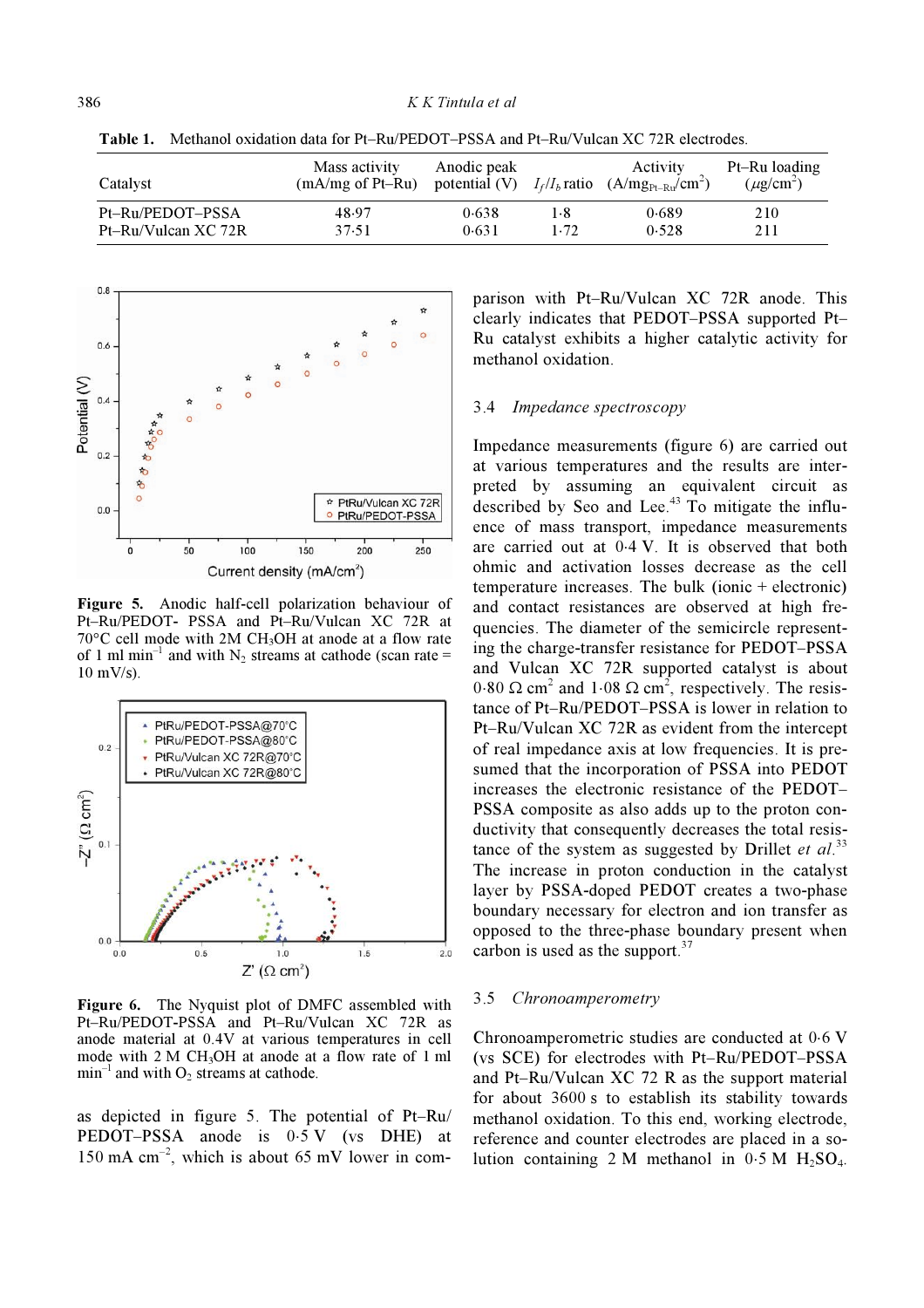From figure 7, it is seen that current degrades rapidly for 500 s, which could be due to the formation of intermediate species during methanol oxidation reaction.<sup>44</sup> Subsequently, the current response corresponding to Pt–Ru/PEDOT–PSSA stabilizes gradually unlike the case for Pt–Ru/Vulcan XC 72R. This characteristic of electrode makes them useful especially where fast start-up time or low equilibration times for DMFCs are desirable.

 Corrosion current for both PEDOT–PSSA and Vulcan XC 72R are obtained under conditions stimulating carbon corrosion. The as-prepared electrodes were immersed in nitrogen purged 0⋅5 M sul-



Figure 7. Chronoamperometric data for Pt–Ru/PEDOT-PSSA and Pt–Ru/Vulcan XC 72R at 0⋅6 V in 0⋅5 M H2SO4 consisting of 2 M methanol.



Figure 8. Chronoamperometric curve for Vulcan XC 72R and PEDOT–PSSA measured at 0⋅9 V in  $N_2$  purged 0⋅5 M H<sub>2</sub>SO<sub>4</sub>.

phuric acid solution and current response as a function of time is measured at 0⋅9 V (vs Ag/AgCl). The chronoamperometric data (figure 8) shows lesser corrosion current for PEDOT–PSSA compared to Vulcan XC 72R for duration of 5 h. This suggests PEDOT–PSSA to be corrosion resistant and durable when used as a catalyst support.

#### 3.6 Direct methanol fuel cell performance test

The overall fuel–cell performance for the Pt–Ru nanoparticles supported on to PEDOT–PSSA and on to Vulcan XC 72R is compared in a practical DMFC. Figure 9 compares the performance of the DMFC anode comprising Pt–Ru/PEDOT–PSSA and Pt–Ru/Vulcan XC 72R nanocatalysts while using 2 M methanol at 70°C under similar test conditions. Table 2 displays the performance in  $W/g_{Pt-Ru}$  with corresponding loading of the noble metals used in both anode and cathode. Anode comprising Pt–Ru supported PEDOT–PSSA shows higher open-circuit voltage and performance over the entire range of current density in relation to Pt–Ru supported on the Vulcan XC 72R. The DMFC with anode containing Pt–Ru/PEDOT–PSSA that yields a peak power density of 71 mW  $cm^{-2}$ , which is about 30% higher than the DMFC with anode containing Pt–Ru supported on the Vulcan XC 72R yields a peak power density of only 51 mW  $cm^{-2}$ . These data are consistent with the mass activity data obtained from the CV studies. It appears that further improvements in the conductivity of support and morphology of the Pt–



Figure 9. Comparison of DMFC performance using PEDOT–PSSA supported Pt–Ru and Vulcan XC 72R supported Pt–Ru catalysts at anode with 2 M methanol at 70°C.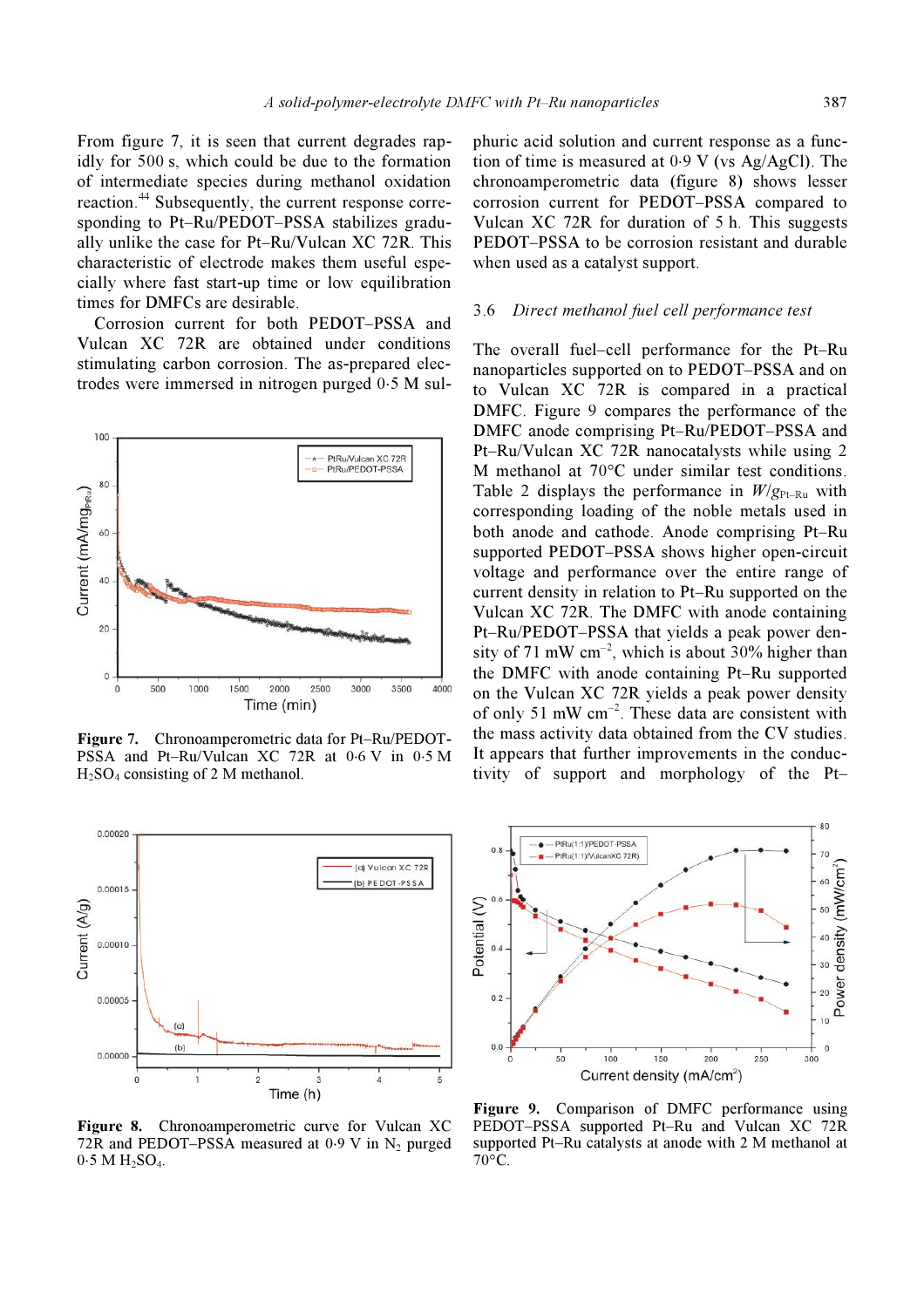Table 2. Current and  $P_{\text{max}}$  data for Pt–Ru/PEDOT–PSSA and Pt–Ru/Vulcan XC 72R electrodes employed in DMFC.

| S. No. | Anode support                                 | Pt-Ru loading                                                                                              | Current $(A g^{-1}_{Pt-Ru})$ | Power <sub>max</sub> (W $g^{-1}$ <sub>Pt-Ru</sub> ) |
|--------|-----------------------------------------------|------------------------------------------------------------------------------------------------------------|------------------------------|-----------------------------------------------------|
| MEA 1  | Pt-Ru/PEDOT-PSSA<br>MEA 2 Pt-Ru/Vulcan XC 72R | 2 mg/cm <sup>2</sup> (1.3 mg/cm <sup>2</sup> of Pt)<br>2 mg/cm <sup>2</sup> (1.3 mg/cm <sup>2</sup> of Pt) | 112.5<br>100                 | 35.5<br>25.5                                        |

\*Pt loading on cathode kept constant at  $2mg/cm<sup>2</sup>$  for both MEAs.

Ru/PEDOT–PSSA can help enhancing the cell performance.

#### 4. Conclusions

The present study projects PEDOT–PSSA conducting-polymer composite as a promising support material for Pt–Ru and its ameliorating effect towards methanol-oxidation reaction. Electrochemical data demonstrate that Pt–Ru/PEDOT–PSSA has higher mass-activity than Pt–Ru/Vulcan XC72R. The ameliorating effect of the mixed-conducting PEDOT– PSSA composite is reflected by the improved performance of the DMFC and the related impedance measurements where the total system-resistance is found to be lower.

#### Acknowledgement

Financial support from the Council of Scientific and Industrial Research (CSIR), New Delhi under an EFYP supra-institutional project is gratefully acknowledged.

#### References

- 1. Larminie J and Dicks A 2003 Fuel cell system explained (New York: Wiley)
- 2. Scott K and Shukla A K 2007 Modern aspects of electrochemistry (Springer) pp 127–227
- 3. Ren X M, Zelenay P, Thomas A, Davey J and Gottesfeld S 2000 J. Power Sources 86 111
- 4. Hampson N A, Willars M J and McNicol B D 1979 J. Power Sources 4 191
- 5. Parsons R and VanderNoot T J 1988 J. Electroanal. Chem 9 257
- 6. Iwasita-Vielstich T, Tobias C W and Gerischer H 1990 Advances in electrochemical science and engineering (Weinheim: VCH) vol. 1, p. 127
- 7. Cameron D S Hards G A and Thompsett D 1992 Proc. Electrochem. Soc. 10
- 8. Vielstich W and Iwasita T 1997 Handbook of heterogeneous catalysis (Chichester: Wiley) vol. 4
- 9. Kordesch K and Simader G 1996 Fuel cells and their application (Weinheim: VCH)
- 10. Selvarani G, Maheswari S, Sridhar P, Pitchumani S and Shukla A K 2009 J. Electrochem. Soc. 156 B1354
- 11. Liu H, Song C, Zhang L, Zhang J, Wang H and Wilkinson D P 2006 J. Power Sources 155 95
- 12. Liu Z, Ling X Y, Su X and Lee J Y 2004 J. Phys. Chem. B108 8234
- 13. Uchida M, Aoyama Y, Tanabe N, Yanagihara N, Eda N and Ohta A 1995 J. Electrochem. Soc. 142 2572
- 14. Aramata A, Kodera T and Masuda M 1988 J. Appl. Electrochem. 18 577
- 15. Roy S C, Christensen P A, Hamnett A, Thomas K M and Trapp V 1996 J. Electrochem. Soc. 143 3073
- 16. Liu Z L, Lin X H, Lee J Y, Zhang W, Han M and Gan L M 2002 Langmuir 18 4054
- 17. Li W Z, Liang C H, Zhou W J, Qiu J S, Zhou Z H, Sun G Q and Xin Q, 2003 J. Phys. Chem. **B107** 6292
- 18. Prabhuram J, Zhao T S, Tang Z K, Chen R and Z X Liang 2006 J. Phys. Chem. B110 5245
- 19. Y C Liu, X P Qiu, Y Q Huang and W T Zhu 2002 Carbon 40 2375
- 20. Salaneck W R, Clark D T and Samuelsen E J 1991 Science and application of conducting polymers (IOP Publishing)
- 21. Feast W J, Tsibouklis J, Pouwer K L, Groenendaal L and Meijer E W 1996 Polymer 37 5017
- 22. Chiang J-C and MacDiarmid A G 1986 Synt. Met. 13 193
- 23. Warren L F and Anderson D P 1987 J. Electrochem. Soc. 134 101
- 24. Kitani A, Akashi T, Sugimoto K and Ito S 2001 Synth. Met. 121 1301
- 25. Liu F J, Huang L M, Wen T C and Gopalan A 2007 Synth. Met. 157 651
- 26. Kost K M, Bartak D E, Kazee B and Kuwana T 1988 Anal. Chem. 60 2379
- 27. Rajesh B, Thampi K R, Bonard J M, Mathieu H J, Xanthopoulos N and Viswanathan B 2003 Chem. Commun. 16 2033
- 28. Wu G, Li L, Li J H and Xu 2006 J. Power Sources 155 118
- 29. Selvaraj V and Alagar M 2007 Electrochem. Commun. 9 1145
- 30. Swathirajan S and Mikhali Y M 1992 J. Electrochem. Soc. 139 2105
- 31. Qi Z and Pickup P G 1998 Chem. Commun. 2299
- 32. Yamato H, Ohwa M and Wernet W 1995 J. Electroanal. Chem. 397 163
- 33. Drillet J-F, Dittmeyer R and JÜttner K 2007 J. Appl. Electrochem. 37 1219